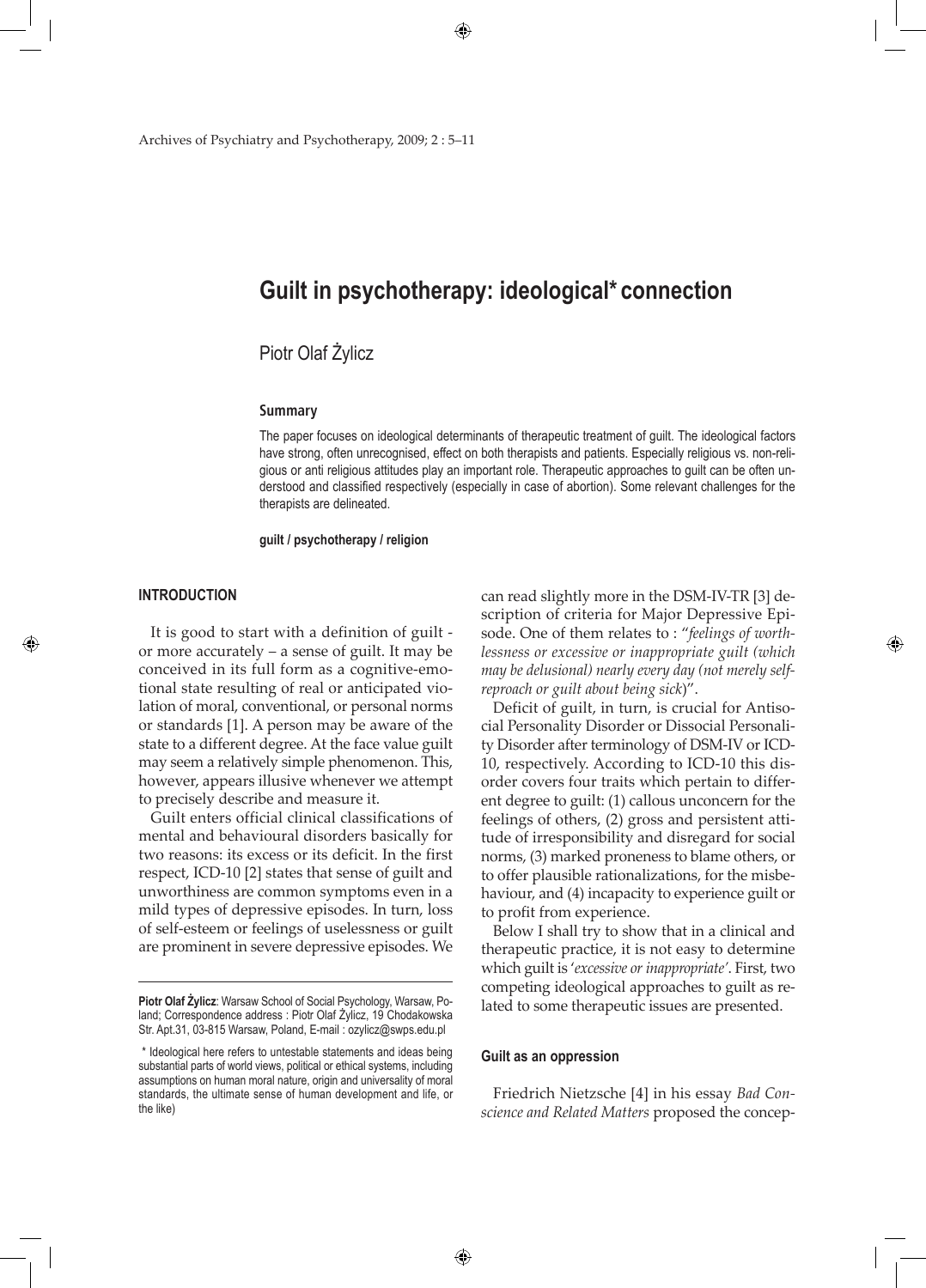## 6 Piotr Olaf Żylicz

⊕

tualization of guilt which strongly influenced future therapeutic approaches. Nietzsche, tender and sensitive himself, glorified morality of the strong. He considered bad conscience and sense of guilt to be a profound illness diminishing the potential of the human species making people '*locked within the confines of society and peace'*. Unacceptable instincts are not allowed to discharge to the outside and turn back into the human minds. He blamed all the Judeo-Christian tradition of sin, redemption, and atonement for what he claimed making people mental slaves. Nietzsche believed the decline of religions would bring a relief to the humanity, including substantial reduction of guilt experienced by people.

Sigmund Freud must have known the essay by Nietzsche and re-formulated his concept of guilt and sin in medical-psychological terms. The notion is loaded with arbitrary statements believed to be of universal character with far reaching consequences for therapeutic theorizing and practice. First, Freud [6] claimed in *Totem and Taboo* that the sense of guilt has its roots in the killing of the Primal Father by his sons. The remorse that follows was to result in "*the ambivalence of feeling*": the killing has satisfied their aggressive instinct, but the love instinct generates remorse for the deed. Now – thanks to collective, intergenerational transition of this primary human experience – our superegos control our ego with sense of guilt as a signal that transgressions of 'Father's injunctions occur or may occur. Freud maintained it will pertain until the family is a basic structure of social life because : "*the beginnings of religion, morals, society and art converge in the Oedipus complex*". Freud [6] believed guilt has been for the generations a means of serving maintenance of civility among people. However, from the individual perspective guilt appears to be a real misfortune. Freud went on to conclude that: "*the price we pay for our advance in civilization is a loss of happiness through the heightening of the sense of guilt*".

Let us now have a look into three more contemporary therapeutic approaches to the role guilt play in human life. One is that of Fritz Perls, the father of Gestalt therapy, the second by Albert Ellis who originated Rational Emotive Behaviour Therapy (REBT), and the third Person-Oriented Therapy developed by Carl Rogers.

Fritz Perls [7] in one of his lectures presented guilt as an undesirable consequence of unhealthy 'SHOULDISM' imposed on people by all cultures. He claimed guilt is nothing but reversed resentment*.*

… *instead of "I feel so guilty that I didn't do thus and so," say instead, "I feel resentful that you didn't do thus and so." You will be amazed how quickly you can sense that this is right, that it clicks, that these guilt "feelings" and the "feeling hurt" were merely hypocritical*.

In the original Perls' approach guilt is always unhealthy. So all forms of guilt, including regret over one's own specific actions, are to be removed if we want to live happy lives.

In turn, in REBT Albert Ellis [8, 9] highlighted the negative role religions are to play in generating psychologically undesirable guilt. His anti religious relevant stance was probably the most explicitly phrased in his *The case against religion* [10]. Being religious meant to Ellis just being emotionally disturbed. He claimed that the very essence of most organized religions is the performance of masochistic, guilt-soothing rituals, by which the religious individual gives oneself to enjoy life. Dangerous irrationality of religion is embedded, according to Ellis, in the concept that at least certain people are bad and wicked and therefore they should be severely blamed and punished. Moreover, any therapeutic attempts to help patients to preserve their religiosity is making them to '*live successfully with their emotional illness'*.

⊕

The third approach in terms of underlying ideological assumptions is less clear. Carl Rogers' [11] Person-Oriented Approach seems more favourable to all possible ways of life, religious or non-religious, alike. His therapy finds unconditional positive regard one of the three crucial factors facilitating personal growth of the client. The regard implies the client is unquestionably worthy, regardless how odd his or her opinions or behaviour might appear to the therapist.

Application of Rogers' [12] approach, may however imply far-reaching consequences for ideologically grounded guilt treatment. It is most clearly visible in the practices embedded in the so called encounter groups. They have been meant to facilitate authentic relationships

Archives of Psychiatry and Psychotherapy, 2009 ; 2 : 5–11

⊕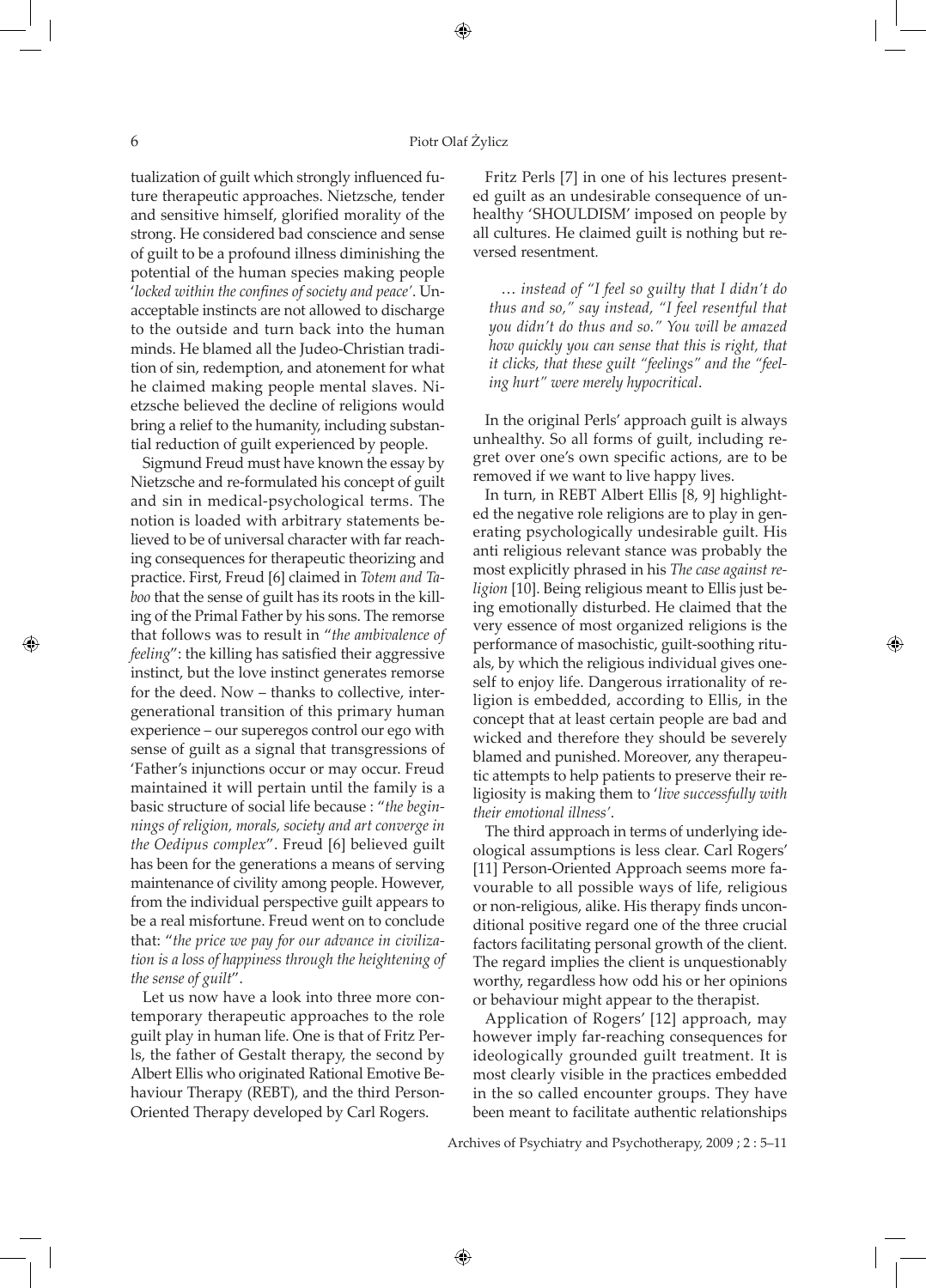among their group members, accompanied with increasing trust in one's own feelings and choices. The massive application of the approach in the mid-sixties to the nuns of the large Immaculate Heart covenant [13] may serve as the most relevant example here. These sessions of building up internal locus of valuation, of truth-telling and ice-breaking group exercises made most of the participating nuns break down their social inhibition and compliance with the order religious rules and finally leave the covenant. One of the participants reported :

*I was growing in a direction at odds with convent goals of obedience and service to the Church. I began to make decisions, not out of guilt, but according to the voice of my intuition and the wisdom of my body. I began to see the Church more objectively. It was run by men, not God. My allegiance to the Church was no longer fate but choice* [14].

Such stories can been treated as a therapeutic success as long as a given individual profoundly believes so. However, if majority of participants of the sessions had quit their previous way of living, it is reasonable to presume the implicit – whether intended or not – an ideological struggle with religious world views occurred.

⊕

#### **Guilt as a confederate in personal development**

On the other side of the 'ideological aisle' in Western psychotherapy, there have been approaches informed by traditional concepts of mostly Judeo-Christian origin. To understand better the current ideological arguments over guilt, it seems accurate to start with some basic traditional relevant statements. Centuries ago Maimonides, the medieval philosopher and codifier of Jewish law, wrote in his *Laws of Repentance* :

*Since every human being… has free will, a man should strive to repent, make verbal confession of his sins and renounce them, so that he may die penitent and thus be worthy of life in the world to come … he needs to investigate and repent of any evil dispositions that may have, such as hot temper, hatred, jealousy, quarrelling, scoffing, eager* 

Archives of Psychiatry and Psychotherapy, 2009 ; 2 : 5–11

⊕

*pursuit of wealth or honours, greediness in eating, and so on* [15].

In order to return after moral transgression, to the proper spiritual, social and psychological functioning, T'shuvah is needed. Maimonides presented a 4-step action required to make right T'shuvah. First, we must recognize what we did wrong. It implies objective evaluation of our deeds in the light of God's teaching. Second, we must feel and express regret for a wrongdoing. Here is a proper time for experiencing a sense of guilt and regret. These emotions are believed to confirm the understanding of the misconduct. Third, we must reconcile with the person we have wronged and repent to God for our wrongdoings. And finally, when we find ourselves in the situation again, tempted to make the same mistake, we must be deeply committed not to repeat wrongful action [16]. So, the sense of guilt plays here an important role within the broader human path of repentance after wrongdoing.

Papal and Catholic teaching on sin, guilt and psychotherapy resembles much the Maimonides approach. It was in 1953 that the Pope Pius XII [17] addressed participants of the psychotherapy congress. First the pope defined a sense of guilt as the consciousness of having violated a higher law. The condition – the pope authoritatively stated - may result in suffering and in psychic disorder. Second, as far as guilt is concerned the psychotherapy was found to have important but limited relevant competencies '*for this phenomenon is also, if not principally, of a religious nature'* - despite of infrequent irrational or morbid sense of guilt. The pope found just eliminating or soothing a genuine sense of guilt without facing the underlying real fault as being deceitful and harmful.

John-Paul II [18] in *Veritatis splendor*, his official teaching on human morality in contemporary times, challenged much of the understanding of sin and guilt dominating current psychotherapy. In this official statement the pope wrote among others :

*All people must take great care not to allow themselves to be tainted by the attitude of the Pharisee, which would seek to eliminate awareness of one's own limits and of one's own sin. In*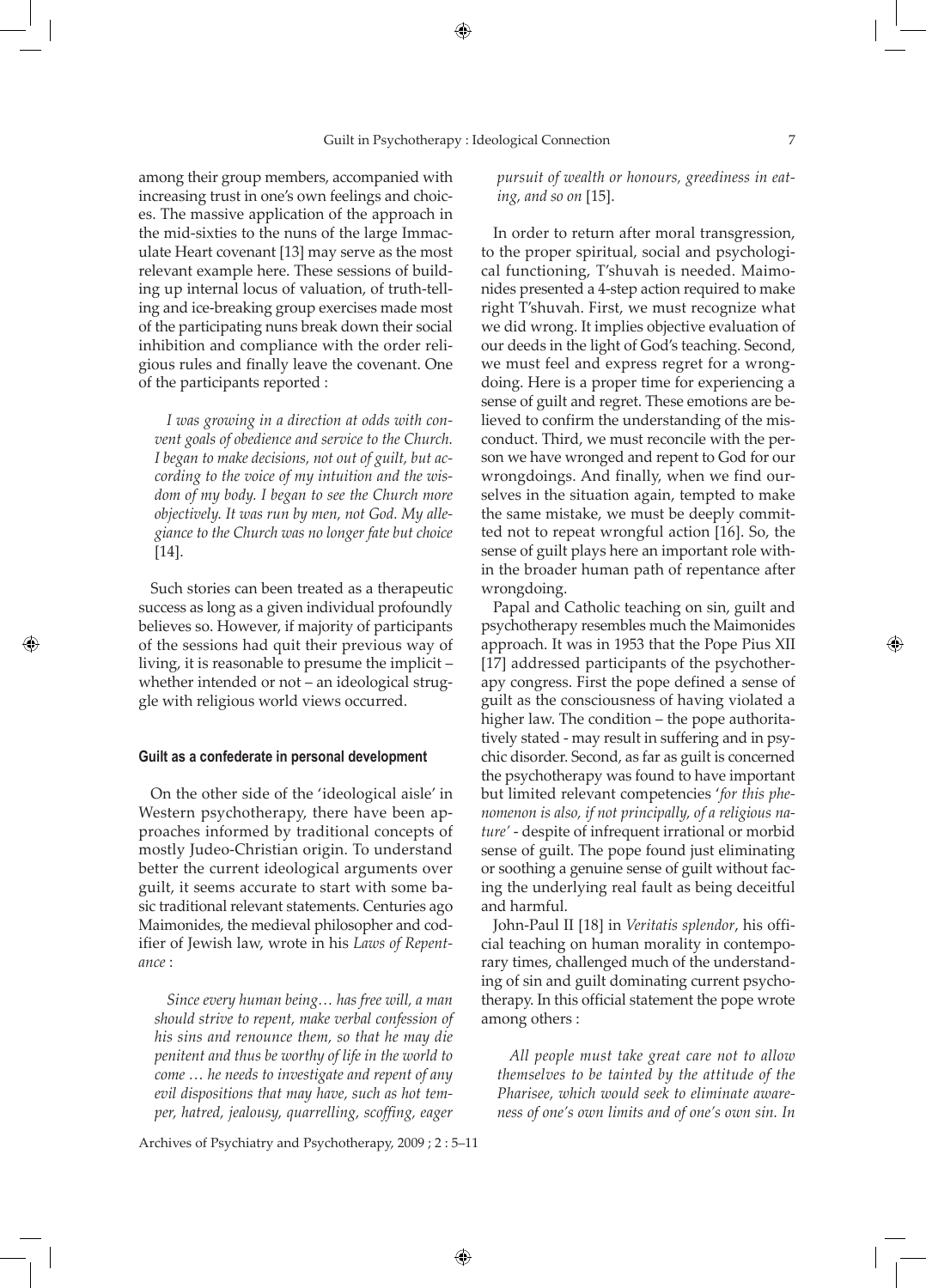#### 8 Piotr Olaf Żylicz

 $\bigoplus$ 

*our own day this attitude is expressed particularly in the attempt to adapt the moral norm to one's own capacities and personal interests, and even in the rejection of the very idea of a norm.*

Such conceptualizations are rare among contemporary clinicians. Hobart Mowrer [19], one time president of the American Psychological Association, reflected over psychology :

*For several decades we psychologists looked upon the whole matter of sin and moral accountability as a great incubus and acclaimed our liberation from it as epoch making... We have reasoned the way to get the neurotic to accept and love himself is for us to love and accept him, an inference which flows equally from the Freudian assumption that the patient is not really guilty or sinful but only fancies himself so and from the view of Rogers that we are all inherently good and are corrupted by our experiences with the external, everyday world.*

Further Mowrer [20] suggested that just in the moment when the person starts to accept his or her guilt and sinfulness, the possibility of radical moral and psychological change gets possible. It enables an inner shift from self-rejection toward self-respect and peace. *"In becoming amoral, ethically neutral and 'free', we have cut the very roots of our being; lost our deepest sense of selfhood and identity*".

Complementarily, Martin Buber [21], the renowned existentialist, summoned the psychotherapists to recognize that :

*There exists real guilt*, *fundamentally different from all the anxiety-induced bugbears... Personal guilt, whose reality some schools… contest and others ignore, does not permit itself to be reduced to the trespass against a powerful taboo. Each person stands in an objective relationship to others, it is that persons share in the human order of being, the share for which that person bears responsibility. This responsibility or share in the human order is the action demanded by conscience.*

#### **Three cases: homicide, paedophilia, and abortion**

Sometimes guilt feelings are expected by most of the professional audiences – regardless of their world views - as desired outcome of therapy. For example, Heide and Solomon [22] wrote on *the treatment of juvenile homicide offenders that*  their guilt feelings are appropriate. A clinician should not to convince the child that he or she needs not feel guilty. Guilt is believed to serve as a practical inhibition against further aggression. Moreover, guilt can motivate youths to move toward restitution and/or reconciliation with themselves, their families, and the victims' families. The therapist must help the child to tolerate some guilt and to take steps to make amends in a way that is meaningful.

Generally, clinicians do not vary in both ethical evaluation of a positive role guilt has to play in the therapy of paedosexual behaviour. Schlank and Shaw [23] described a therapeutic strategy focused on facilitating rejection of guilt denial by child molesters. Similarly, in the Hamburg model of group therapy [24] for paedosexual men, diminishing of self-deception in sexual offenders is a baseline goal of the therapy. Guilt acceptance is a prerequisite for the patients to take responsibility for decision-making, in order to keep distance from children.

Radically advert attitudes towards guilt in the context of paedosexual relationships are to be found on the web pages promoting sex with minors [25]. One of these texts reads :

⊕

*In several respects, kids are more sexual than adults, since they have fewer hang-ups and guiltcomplexes to burden them! That is why when a paedophile is taken away from a child and…, it is often one of the first heavy-handed tastes of sexual guilt a person gets in their life… That would be the worst thing for them and only serves to perpetuate sexual guilt feelings by telling them that it is wrong for adults to teach kids sex first-hand, and that it is bad or shameful for them to desire it themselves! … Now societies reject this sort of thinking but with general liberalization attitudes towards sexual behaviours which may result in time with accepting in some time in Western cultures: incest and paedosexual behaviours.*

In other words the anonymous author of text claims the changes to come in the ideological climate in the Western societies are to relocate into their mainstreams paedosexual behaviour and resolve in this way the problem of guilt.

Archives of Psychiatry and Psychotherapy, 2009 ; 2 : 5–11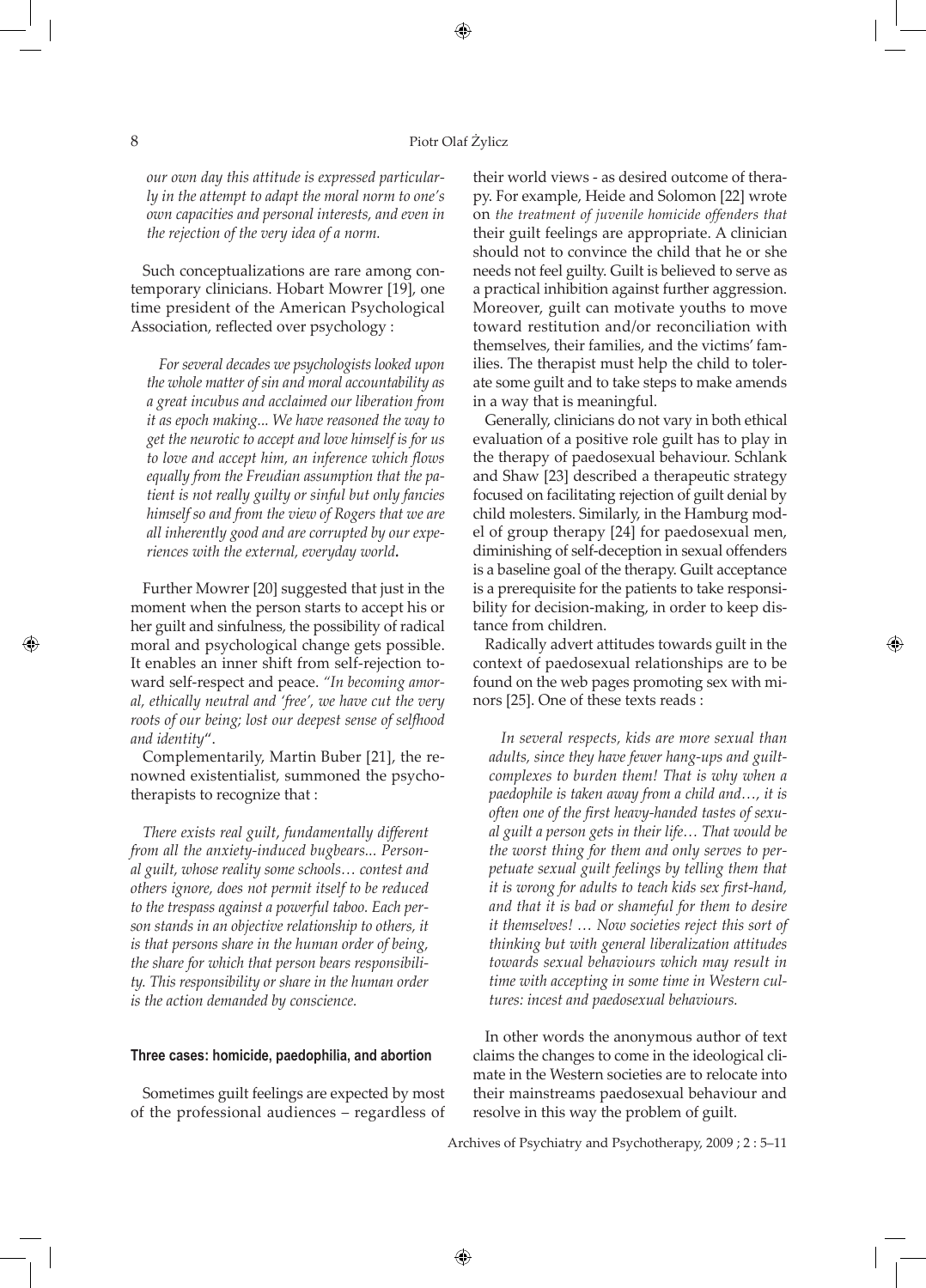⊕

Firm alliance among psychiatrists and therapists against such statements disappears when other highly debated guilt is discussed, the potential post-abortion guilt. It pertains to both its existence and psychological consequences. Fairly recently Stotland [26] stated that research on abortion is disturbed by serious methodological challenges and misunderstandings. These misunderstandings are often ideological in nature. Speckhard and Rue [27] claimed that extensive politicization of abortion has significantly restricted scientific investigation of the effects of abortion, and has produced a profound interpersonal and inter-professional schism in American society. In Polish society the situation is much the same [28].

Ideological differences, here ethical condemnation versus acceptance of abortion, seem major factors to account for contradictory findings being published on post-abortion psychological effects. For instance McAll and Wilson [29] reviewed relevant literature and found 7% to as many as 41% of women who underwent abortion to suffer from negative psychological sequel. Contrary to the above, in most of publications [e.g., 30, 31, 32] statements that abortion has few, if any, psychological sequel dominate. The authors convince that solely in the limited number of cases, feelings of guilt or depression have been present and if they occur, they tend to be mild and transient in nature. Moreover, possible guilt, grief, or depression occurrence are assigned to pre-existent psychopathology rather than to the procedure [33], or to the women's personal concept of the foetus as a human being from the very conception [34].

⊕

In turn, those who are ideologically against abortion [35, 36, 37, 38] tend to claim: the sense of guilt is not a problem in itself, while the abortion is. The guilt following abortion is sound, as experiencing regret is a natural consequence of serious transgression. There are some who claim that without accepting the objective guilt and working through the relevant grief, no healthy psychological functioning is possible. For instance McAll and Wilson [39] maintain: '*We have accumulated clinical experience relating these experiences to the development of severe psychopathology that we believe arises out of unresolved grief. Abortions affect not only the women but also their "significant others."* (p. 1). If women do not experience

Archives of Psychiatry and Psychotherapy, 2009 ; 2 : 5–11

guilt right after abortion they are found likely to suffer pervasive depression many years after.

These ideological determinants are clearly found in therapeutic approaches to guilt resulting of abortion. For example Lemkau [40] wrote :

'*The clinician should remember that even women who report negative post-abortion sequel overwhelmingly report that they feel the decision was the right one for them. Having ambivalent feelings to resolve does not necessarily mean that one has made a wrong choice, only that one has made an emotionally significant choice with far-reaching personal implications, in a sociocultural environment that reinforces the ambivalence inherent in such decisions*.

In this description, Lemkau provides arguments to shift the client towards neutralization of moral evaluation of the abortion offering positive interpretation of *the ambivalent feelings* as a symptom of *significant choice* and support the statements by referring to some reports showing on the *right decision.* In turn, those who reject abortion on moral grounds may easily tend to encourage the client to accept guilt.

## **CONCLUSIONS**

Understanding of guilt, both its nature and psychological and social functionality is strongly ideologized by therapeutic systems themselves, and personal beliefs on guilt embedded in therapists' and clients' minds. These ideological underpinnings are usually not revealed in the context of therapy. As a result, the parties involved may tend to convince themselves and others, that their approach to guilt and its possible therapeutic consequences are objectively right, which is untrue whenever arbitrary ideological assumptions are involved. The front line of the dispute on guilt in psychotherapy is mainly determined by adherence to either an anti-traditional or traditional conceptualizing of guilt. However, the closer scrutiny on the issue reveals that the adherents of the two approaches share sometimes relevant common beliefs. For instance, Freud [41] and Ellis [42] accept some sort of post-transgressive remorse, negative emotions due to one's own specific wrongdoings. However, the word 'guilt' in its positive connotation is usually carefully avoided then. (*Guilt or self-*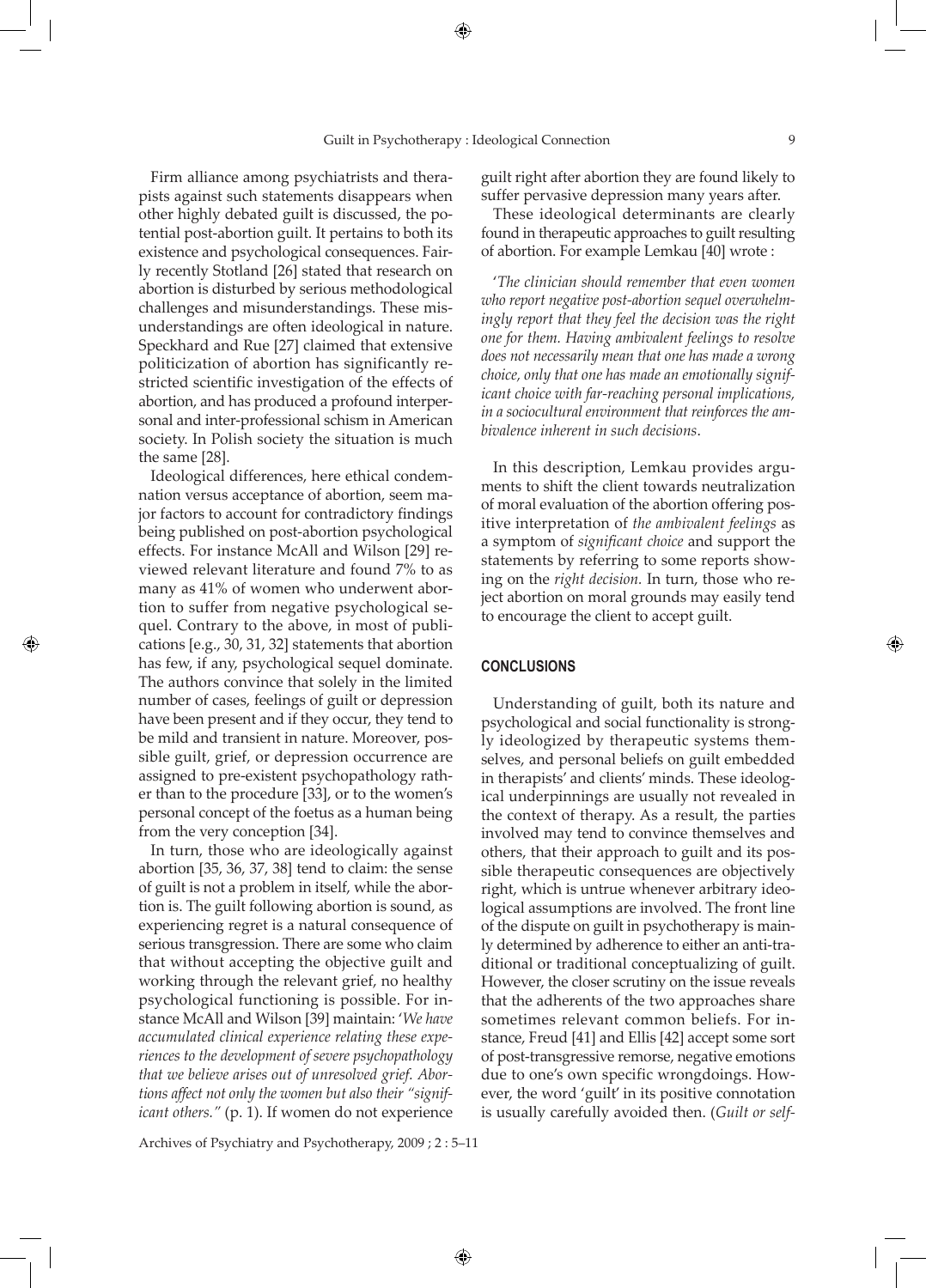### 10 Piotr Olaf Żylicz

 $\bigoplus$ 

*blame encourages repression and depression. Unconditional self-acceptance, even when one is fallible, encourages honest confession and greater responsibility in the future* [43]. However, if we take into consideration this or similar statements, still there is not much overlap between the 'anti-traditional' and 'traditional' understanding of the guilt. The first tends to deny usefulness of most forms of guilt. Every man is found authorized to personally define which is moral. Guilt appears a burden, most often disturbing healthy personal development. In more traditional approaches, guilt is usually treated as a vital indicator of a deviation from the right way in life and violation of objective moral standards. People are encouraged to face the evil they committed and work through the guilt feelings. The latter approach seems to accept that accurate guilt may sometimes imply general negative self-evaluation and still be positive.

As the guilt is an ideological issue, therapists may incorrectly deal with patient's guilt due to a counter-transference of their attitudes and values. Especially if they (these vales) pertain to situations which evoke strong emotion, foremost abortion [44]. They showed empirically that patient ideology, therapist ideology, and their interaction influence clinical judgement significantly.

Therefore, Stotland [45] mindfully warns the clinicians dealing with patients involved in abortion (which is applicable to many other guilt relevant situations). "*Every clinician has his or her own history, attitudes, and beliefs about abortion, and every clinician needs to acknowledge and assess them. The psychoterapeutic ideal is to help patients to make decisions…, based on the patient's own values, without influence by those of the therapist. …[Therefore] it is essential for the therapist to acknowledge attitudes and preferences to him or herself, and sometimes to the patient".* Otherwise the therapist may easily ideologically abuse the patient believing he or she can judge objectively, which is too little or too much guilt in the patient's life. Profound self-consciousness on the therapist's part on his/ her ideological preferences and personal concept on guilt is the most critical in defining the therapeutic situation in terms of the right diagnosis and measures to be undertaken. In order not to violate value system of the client it may sometimes mean the therapist should not work with

the client of diverse ideological orientation and humbly search for support of a more ideologically closer professional.

## **References**

- 1. Żylicz PO, Strus W. Przegląd metod do badania poczucia winy. [Review of methods for guilt assessment, Warszawa. Manuscript. 2009.
- 2. ICD-10. Classification of Mental and Behavioural Disorders. Geneva: World Health Organization; 1992.
- 3. DSM-IV: Diagnostic and statistical manual of mental disorders DSM-IV-TR. Washington, DC : American Psychiatric Association; 1998.
- 4. Nietzsche N. On the genealogy of morals. New York: Random House; 1989.
- 5. Freud S. Totem and Taboo, Penguin: London; 1913/1985.
- 6. Freud S. Civilization and its Discontents. London: Hogarth Press; 1961.
- 7. Perls FS. Finding self through Gestalt therapy. Gestalt J. 1978, 1 (1): 54–73.
- 8. Ellis A, Grieger R. eds. Handbook of rational-emotive therapy, vol.1. New York: Springer; 1977.
- 9. Ellis A. Do I really hold that religiousness is irrational and equivalent to emotional disturbance? Am. Psychol. 1992, 47: 428–429.

⊕

- 10. Ellis A. The case against religion: A psychotherapist's view and the case against religiosity. Austin: American Atheist Press; 1980.
- 11. Rogers C. Client-Center Therapy. Boston and New York: Houghton Mifflin Company; 1965.
- 12. Rogers C. Carl Rogers on encounter groups. New York: Harper and Row; 1970.
- 13. Coulson W. We overcame their tradition, we overcame their faith. The Latin Mass. Special Edition. 1994. p. 12–17.
- 14. Jones M. Carl Rogers and the IHM Nuns Revisited: Sensitivity Training, Psychological Warfare and the "Catholic Problem". Culture Wars. 1999; 18: 24–39.
- 14. Vitz P. Psychology as religion. Grand Rapids: Eerdmans; 1994.
- 15. Żylicz PO, Carrasco-Żylicz A. Psychoterapia a ideologia. Przypadek psychoterapii chrześcijańskiej (Psychoterapy and ideology. The case of Christian psychotherapy). Psychoterapia,1998; 107(4): 5–16.
- 16. Schimmel S. The seven deadly sins: Jewish, Christian, and classical reflections on human psychology. New York: Oxford University Press; 1997.
- 17. Schimmel S., op.cit.
- 18. Pius XII . On psychotherapy and religion. An Address of His Holiness Pope Pius XII to the Fifth International Congress

Archives of Psychiatry and Psychotherapy, 2009 ; 2 : 5–11

⊕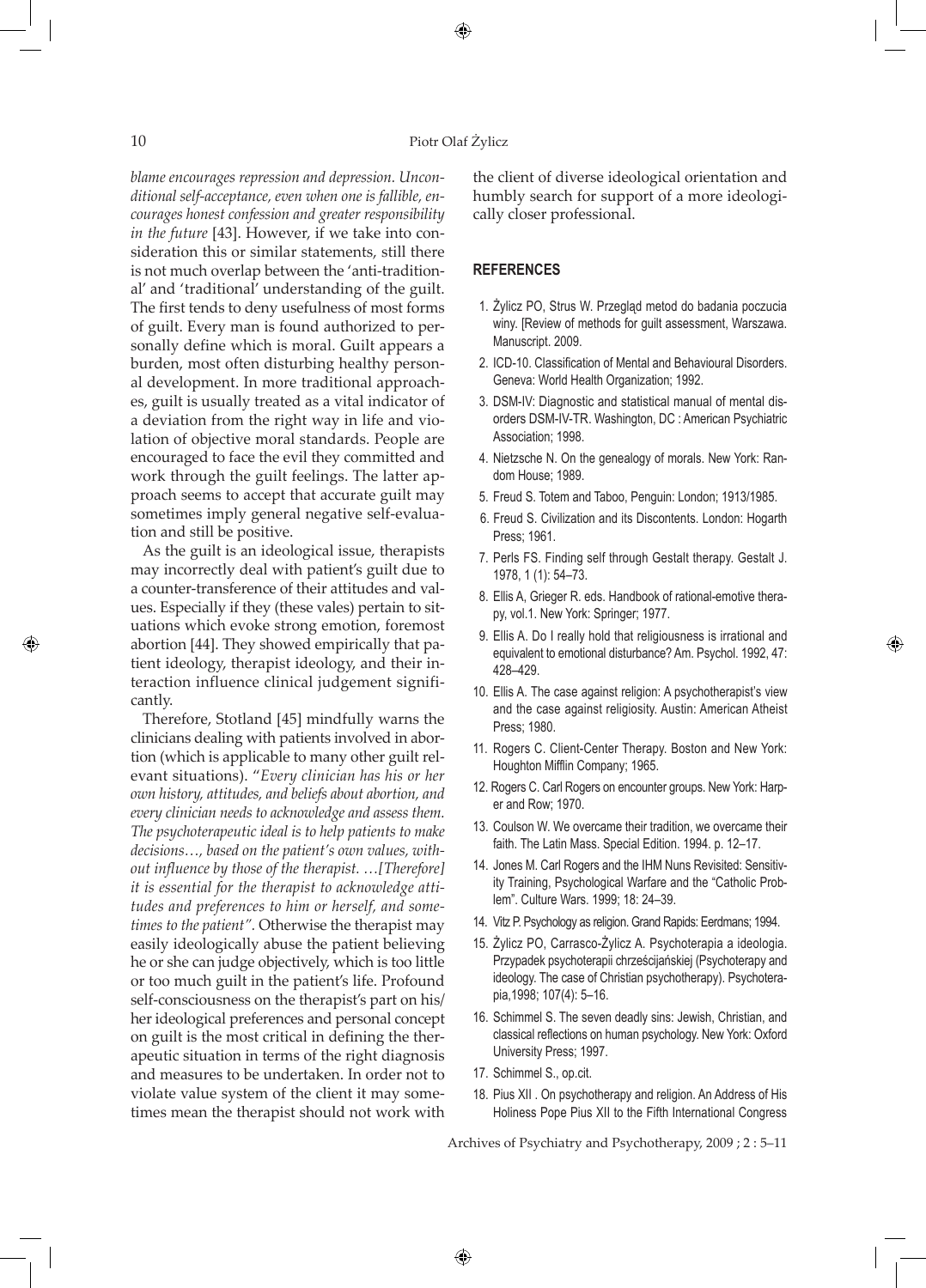on Psychotherapy and Clinical Psychology given on April 13, 1953. http://www.papalencyclicals.net/Pius12/P12PSYRE. HTM

- 19. John-Paul II. Veritatis splendor. http://www.vatican.va/holy\_ father/john\_paul\_ii/encyclicals/.
- 20. Mowrer H. "Sin, the Lesser of Two Evils," Am. Psychol. 1960; 15: 301–304.
- 21. Mowrer H., op.cit.

⊕

- 22. Buber M. Guilt and Guilt Feeling. Proceedings of the International Conference on Medical Psychotherapy. 1948, 3.
- 23. Heide K, Solomon E. Treating Today's Juvenile Homicide Offenders. *Youth Violence and Juvenile Justice.* 2003, 1(1): 5–31.
- 24. Schlank AM, Shaw T. Treating sexual offenders who deny their quilt: A pilot study. Sexual Abuse: A Journal of Research and Treatment. 1996, 8(1): 17–23.
- 25. Preuss WF, Lietz K. Gruppendynamik und individuelle Psychodynamik im Hamburger Modell der Gruppenpsychotherapie für pädosexuelle Männer. (Group dynamics and psychodynamic aspects in the context of the Hamburg Model of Group Psychotherapy for Pedophile Patients.) Recht & Psychiatrie. 2004; 22(2): 67–73.
- 26. Stotland NL. Psychiatric aspects of induced abortion. Archives of Women's Mental Health. 2001; 4 (1): 27–31.
- 27. Speckhard A, Rue VM. Postabortion Syndrome: An Emerging Public Health Concern. J. of Social Issues. 1992; 48(3): 95–119.
- 28. Żylicz PO, Gąsowska R. Stopień deliberatywności debat wokół uchwalenia konstytucji oraz ustaw regulujących dopuszczalność przerywania ciąży (Level of deliberativeness of debates on passing both constitution and abortion permissibility).In: Reykowski J. Konflikt i porozumienie (Conflict and accord).Warszawa, Akademica, 2008.
- 29. McAll K, Wilson W. Ritual Mourning for Unresolved Grief After Abortion, South. Med. J. 1987; 80(7): 817–821.
- 30. Osofsky HJ, Osofsky JD. eds. The Abortion Experience: Psychological & Medical Impact. Hagerstown, MD: Harper & Row; 1973.
- 31. Rivera MJ. Abortion issues in psychotherapy. In: Beckman, LJ, Harvey SM. New civil war: The psychology, culture, and politics of abortion. Washington, DC: American Psychological Association; 1998. p. 329–352.
- 32. Stotland NL., op.cit.
- 33. Osofsky HJ, Osofsky JD. ,op. cit.
- 34. Kellerhals J, Pasini W, Wirth. G. Abortion seeking in Switzerland, In: David HP, Friedman HL, Van der Tak J, and Sevilla MJ, eds. Abortion in psychosocial perspective: trends in transnational research. New York: Springer; 1978. p. 35–56.
- 35. Ney P. Relationship Between Abortion and Child Abuse. Can. J. Psychiatry. 1979; 24: 610–620.
- 36. Speckhard A, Rue VM., op.cit.
- 37. Rue VM. Abortion in Relationship. Int. Rev. of Natural Family Planning. 1985; 9: 95–121.
- 38. Doherty P. ed. Post-Abortion Syndrome: Its Wide Ramifications. Portland: Four Courts Press; 1995.
- 39. McAll K, Wilson W., op. cit.
- 40. Lemkau JP. Emotional sequelae of abortion: Implications for clinical practice. Psychology of Women Q. 1988, 12: 461–472.

◈

- 41. Freud S. Totem and Taboo, op.cit.
- 42. Ellis A. Showing People They Are Not Worthless Individuals. Voices: The Art and Science of Psychotherapy. 1965; 1(2), 74-77. Revised, 1994.
- 43. Ellis A. Showing People They Are Not Worthless Individuals, op. cit.
- 44. Gartner J, Harmatz, M. The effect of client and counsellor values on clinical judgement. Counselling & Values. 1990; 35(1): 58–62.
- 45. Stotland NL., op.cit.

Archives of Psychiatry and Psychotherapy, 2009 ; 2 : 5–11